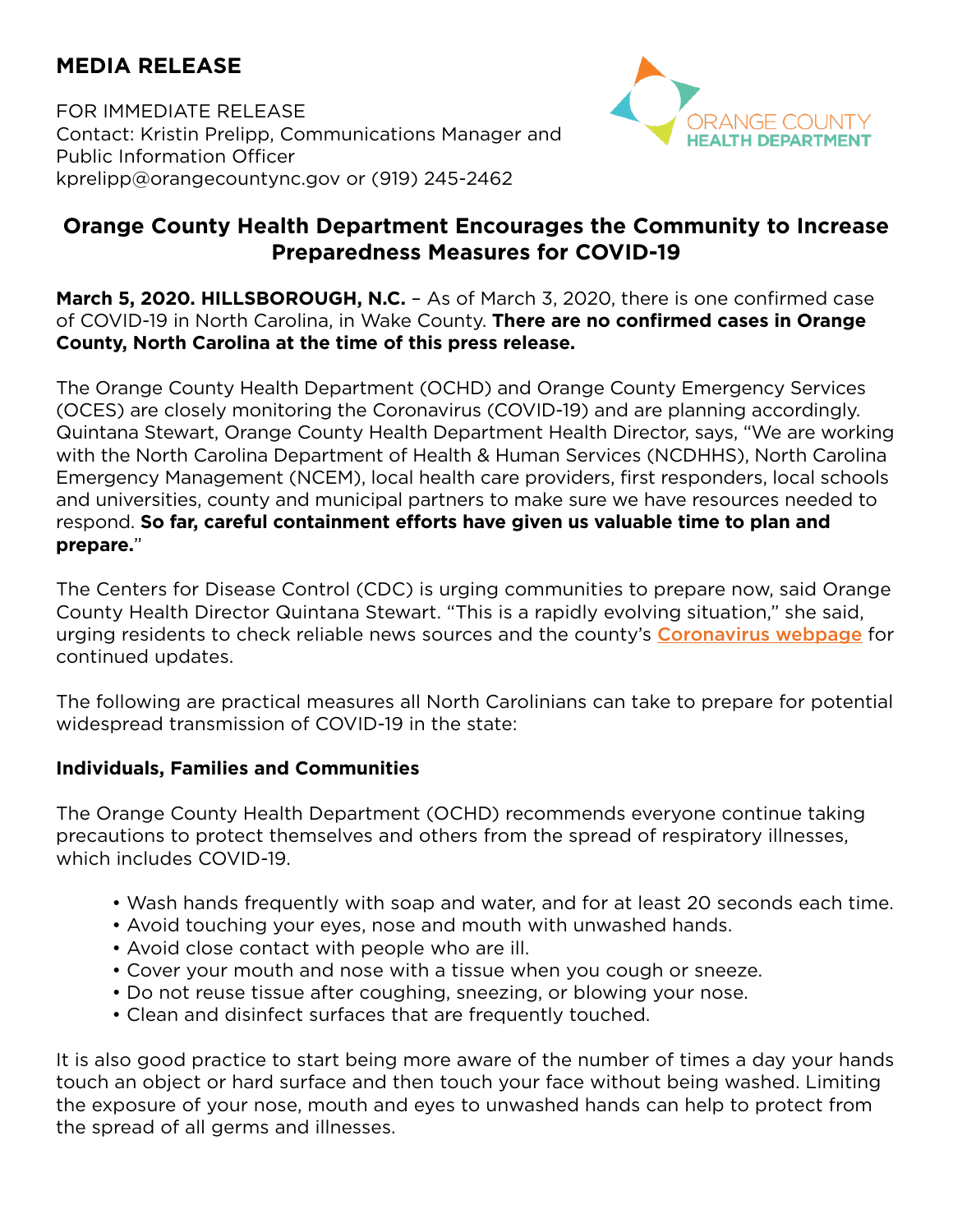Have a plan in case you need to miss work or other responsibilities due to personal illness or to care for a sick family member. For pregnant people and children, review the information and **[guidance available on the CDC website.](https://www.cdc.gov/coronavirus/2019-ncov/specific-groups/pregnant-women.html)**

#### **Businesses and Employers**

- Practice good hand hygiene and encourage your employees and patrons to take common-sense precautions to protect themselves from the spread of respiratory illnesses.
- Review your policies and procedures for remote or teleworking where possible.
- Cross-train employees for key functions so that daily schedules can continue relatively uninterrupted by potential employee absences.
- Review absenteeism policies to make sure employees are not being encouraged to come to work if they are sick.
- If you have not already, establish a relationship with the **[Orange County Health](https://www.orangecountync.gov/2332/coronavirus)  [Department](https://www.orangecountync.gov/2332/coronavirus)**. If you are an individual or a medical practice with questions about COVID-19, call the Orange County Health Department at 919-245-2400 and ask to get in touch with someone from Communicable Disease Team (CD). Afterhours, call 911 and ask for the Communicable Disease Staff member on-call.
- Look for more updates and guidance for businesses available on **[the CDC website](https://www.cdc.gov/coronavirus/2019-ncov/specific-groups/guidance-business-response.html?CDC_AA_refVal=https%3A%2F%2Fwww.cdc.gov%2Fcoronavirus%2F2019-ncov%2Fguidance-business-response.html)**.

#### **Health Care Providers and Hospitals**

- Review policies and procedures for infection prevention and mitigation, and make sure that all employees are aware of and following the appropriate steps.
- Consider how to maximize the use of telemedicine, nurse triage lines and other options to prevent sick people from coming to clinics and emergency rooms if they have mild illness and do not need treatment.
- Continue implementing the **[NCDHHS and CDC guidance](https://epi.dph.ncdhhs.gov/cd/coronavirus/providers.html)** for COVID-19 and continue working closely with the Orange County Health Department and NCDHHS.
- Look for more updates and information for health care professionals on **[the CDC](https://www.cdc.gov/coronavirus/2019-nCoV/hcp/index.html)  [website](https://www.cdc.gov/coronavirus/2019-nCoV/hcp/index.html)**.

## **College, Universities, K-12 Schools and Child Care Facilities**

- Make sure all students, faculty and staff are aware of and practicing good hand hygiene and taking common-sense precautions to protect from the spread of respiratory illnesses.
- Review absenteeism policies and procedures to make sure students or children, faculty and staff are not being encouraged to attend or work if they are sick.
- If you have not already, establish a relationship with the **[Orange County Health De](https://www.orangecountync.gov/2332/coronavirus)[partment](https://www.orangecountync.gov/2332/coronavirus)** and communicate with us if you have any questions or concerns about COVID-19.
- Learn more about COVID-19 on **[the CDC website](https://www.cdc.gov/coronavirus/2019-ncov/about/index.html)**, and look for updates and information for schools, colleges and childcare.

Stewart says, "As a community, we need to be mindful of xenophobia (dislike of or prejudice against people from other countries). As this novel coronavirus spreads, so does xenophobia. We want to avoid any speech or action that would make minorities in our community feel exposed and vulnerable. Pathogens and viruses do not discriminate, however